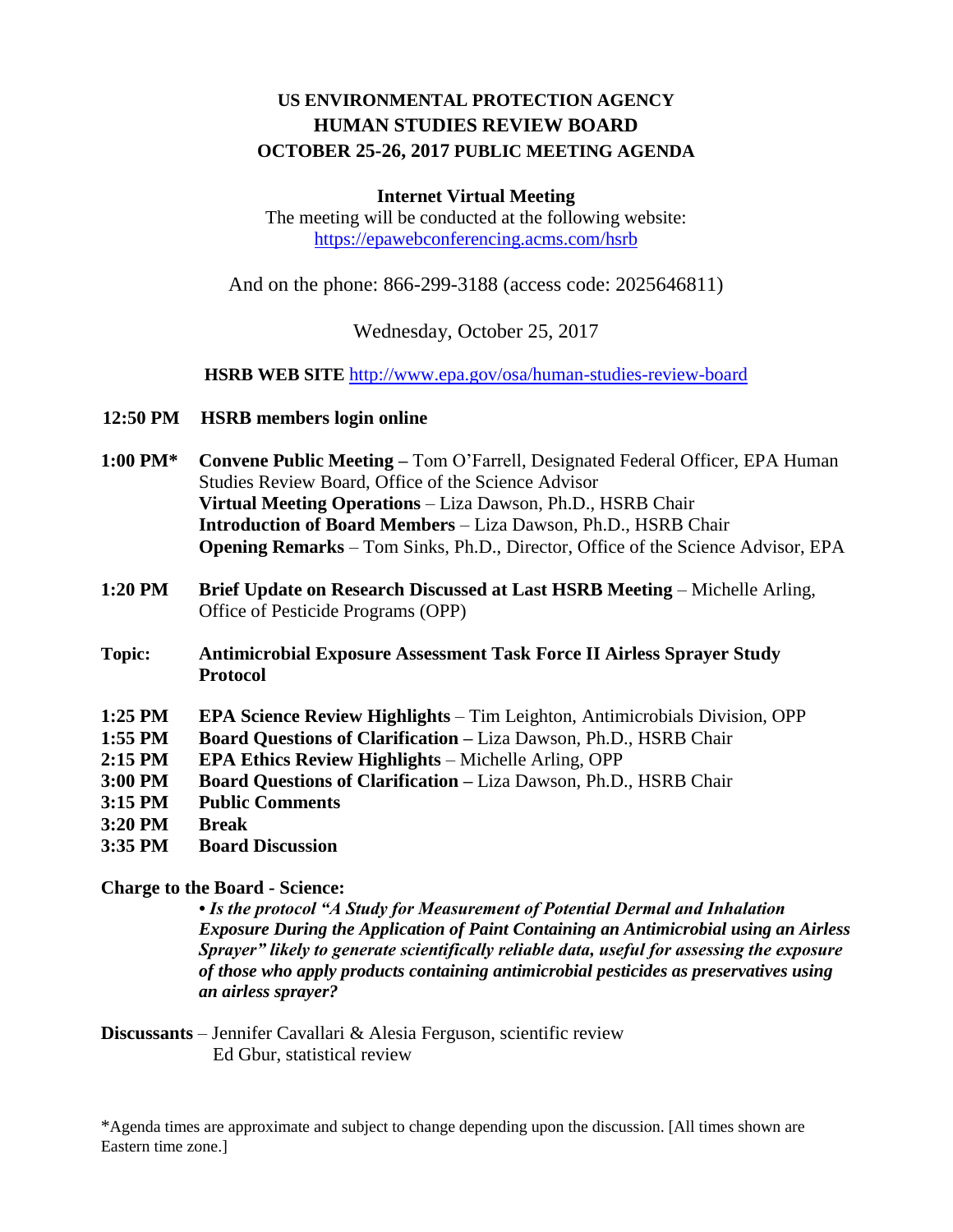## **Charge to the Board - Ethics:**

*• Is the research likely to meet the applicable requirements of 40 CFR part 26, subparts K and L?* 

**Discussant --** Kyle Galbraith, ethics review

- **4:45 PM Board Discussion and Decision on July 26, 2017 Meeting Final Report**
- **5:15 PM\* Adjourn**